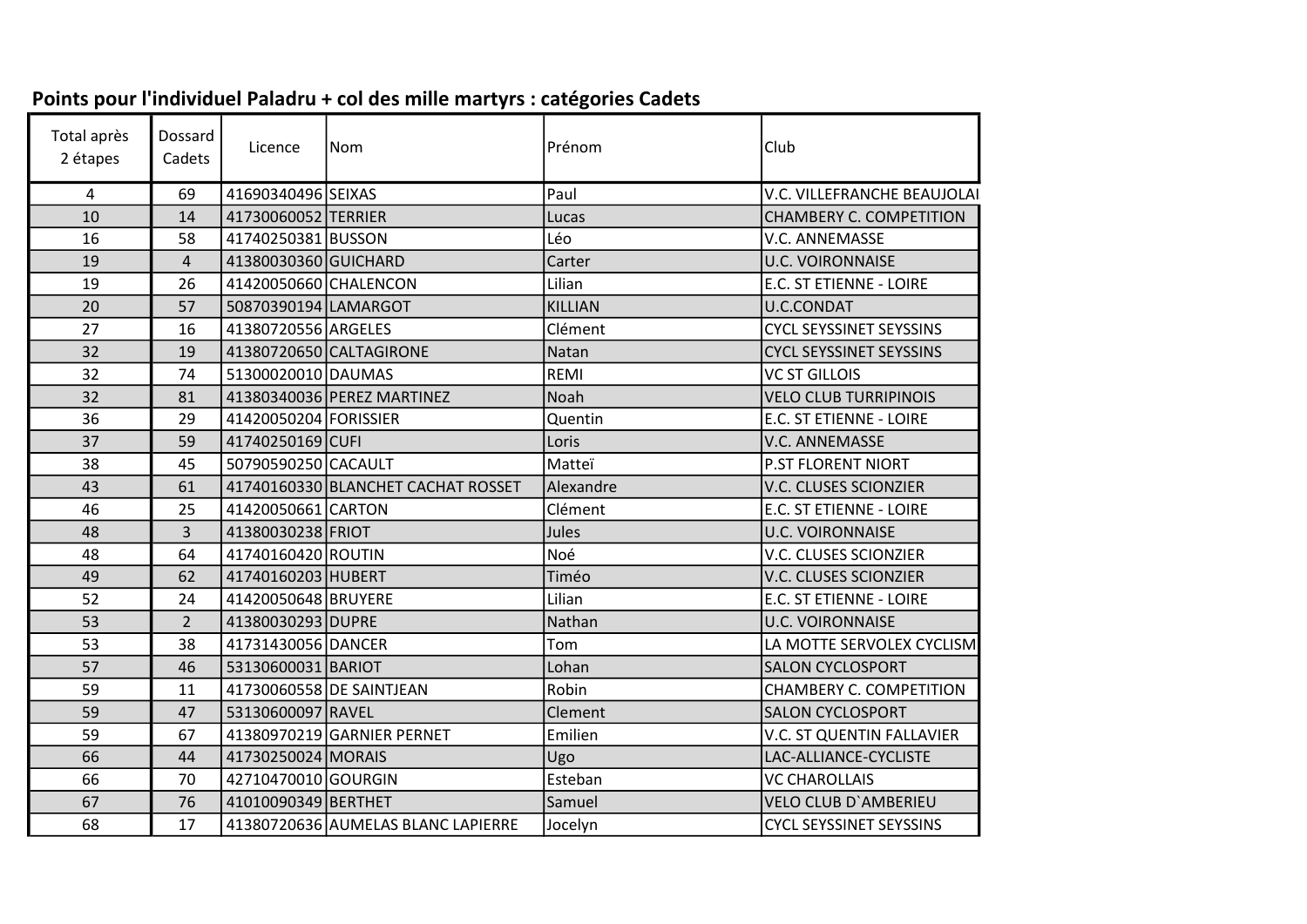| 69  | 21           | 41380720043 MARTINEZ   |                            | Luka     | <b>CYCL SEYSSINET SEYSSINS</b>   |
|-----|--------------|------------------------|----------------------------|----------|----------------------------------|
| 69  | 35           | 41382950312 LAMBERT    |                            | Celestin | G.M.C. 38 (EYBENS FORMATIOI      |
| 69  | 50           | 41740030188 LE NEDELEC |                            | Etienne  | <b>TEAM ALLINGES PUBLIER</b>     |
| 72  | 51           | 41740030461 RIGGI      |                            | Roméo    | <b>TEAM ALLINGES PUBLIER</b>     |
| 73  | 9            | 41730230049 TUTTINO    |                            | Pierre   | <b>BAUGES MONTAGNE SPORTS</b>    |
| 73  | 43           | 41731430509 ROSSIAUD   |                            | Yanis    | LA MOTTE SERVOLEX CYCLISM        |
| 74  | 80           | 41380340039 CATHERIN   |                            | Paul     | <b>VELO CLUB TURRIPINOIS</b>     |
| 76  | 13           | 41730060559 LEGOESBE   |                            | Maxence  | CHAMBERY C. COMPETITION          |
| 78  | 60           | 41740160448 ALLEGRANTI |                            | Clément  | V.C. CLUSES SCIONZIER            |
| 78  | 75           | 41630270425 DEBARGES   |                            | Amalia   | <b>VELO CLUB AMBERTOIS</b>       |
| 79  | 20           | 41380720096 JOUBERT    |                            | Pierrick | <b>CYCL SEYSSINET SEYSSINS</b>   |
| 80  | 77           | 41010090235 DUGROS     |                            | Eliott   | VELO CLUB D'AMBERIEU             |
| 84  | 31           | 41420050652 POINOT     |                            | Noah     | E.C. ST ETIENNE - LOIRE          |
| 84  | 65           |                        | 41380970246 BERMOND MASSON | Nathan   | <b>V.C. ST QUENTIN FALLAVIER</b> |
| 85  | 6            | 41380030358 SINCLAIR   |                            | Hugo     | <b>U.C. VOIRONNAISE</b>          |
| 85  | 41           | 41731430452 MAGNIN     |                            | Eric     | LA MOTTE SERVOLEX CYCLISM        |
| 89  | 49           | 41740030255 HULAK      |                            | Roman    | <b>TEAM ALLINGES PUBLIER</b>     |
| 90  | 32           | 41382950190 AUDIBERT   |                            | Matthis  | G.M.C. 38 (EYBENS FORMATIOI      |
| 93  | 53           | 41260900233 DURAND     |                            | Gabriel  | <b>U.C. MONTMEYRAN VALENCE</b>   |
| 97  | 55           | 41380590315 FERRAND    |                            | Auguste  | <b>U.C. PONTCHARRA</b>           |
| 105 | 39           | 41731430319 LAPLANCHE  |                            | Emilian  | LA MOTTE SERVOLEX CYCLISM        |
| 105 | 73           | 42710470234 THURET     |                            | Arnaud   | <b>VC CHAROLLAIS</b>             |
| 106 | 15           | 41380220463 BLANC      |                            | Gustave  | CHARVIEU CHAVAGNEUX I.C.         |
| 107 | 23           | 41380720085 ROUSSEAU   |                            | Nathan   | <b>CYCL SEYSSINET SEYSSINS</b>   |
| 108 | 40           | 41731430132 LAVENU     |                            | Nina     | LA MOTTE SERVOLEX CYCLISM        |
| 113 | 10           | 41730060524 CHAUVANCY  |                            | Lucas    | CHAMBERY C. COMPETITION          |
| 113 | 71           | 42710470233 THERRIAUD  |                            | Lucas    | <b>VC CHAROLLAIS</b>             |
| 114 | 42           | 41731430493 RICARD     |                            | Malo     | LA MOTTE SERVOLEX CYCLISM        |
| 115 | 36           | 41731430463 AMAND      |                            | Léo      | LA MOTTE SERVOLEX CYCLISM        |
| 119 | $\mathbf{1}$ | 41380030276 DAVID      |                            | Quentin  | <b>U.C. VOIRONNAISE</b>          |
| 120 | 22           | 41380720572 PAILLARD   |                            | Valère   | <b>CYCL SEYSSINET SEYSSINS</b>   |
| 121 | 79           | 41010090531 RAOUX      |                            | Mathys   | <b>VELO CLUB D'AMBERIEU</b>      |
| 123 | 63           | 41740160418 LEBEL      |                            | Mickaël  | <b>V.C. CLUSES SCIONZIER</b>     |